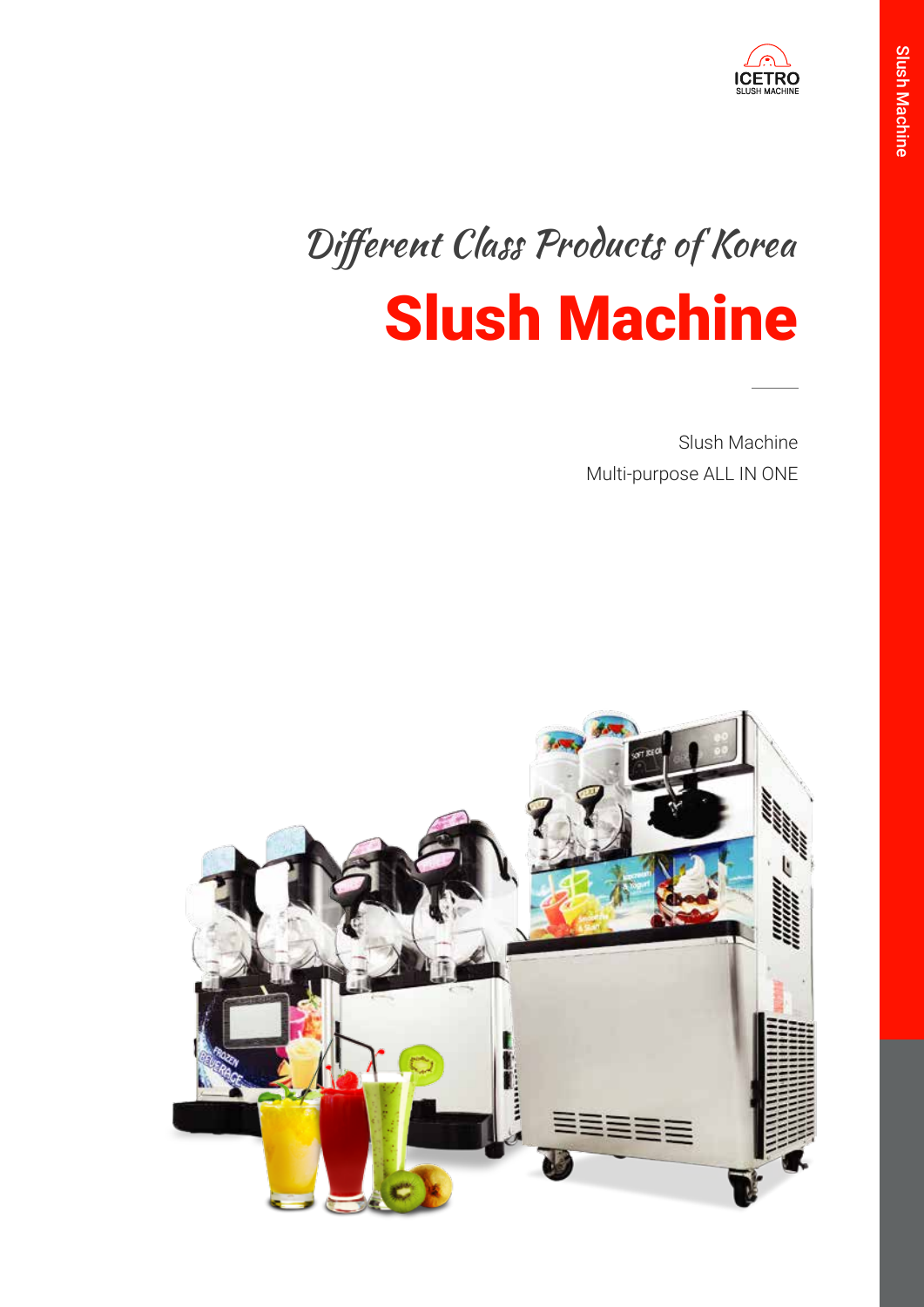



## SLUSH MACHINE - 12LITER CAPACITY

- Unbreakable & non-poisonous P.C 12liter(3.17gallon) capacity bowl. (Maximum mix capacity is 9liter.)
- O Stainless steel body and case for long life.
- O Durable metal geared motor for long life and reliability.
- O TC & Torque control system.









SSM-180 Tank capacity : 12Liter(3.17gallon) X 1 Weight : 30Kg (66.2 lbs)

### SLUSH MACHINE - 7.5LITER CAPACITY

- **O** Perfect performance in tropical zone.
- **O** Fastest Freezing ability.
- Unbreakable & non-poisonous P.C 7.5liter(1.98gallon) capacity bowl.
- TC & Torque control system. [Drain cap] [Drip guidance] [Air filter] [Drain box]







Leveler SSM-52 Tank capacity : 7.5Liter(1.98gallon) X 2 Weight : 38Kg (83.8 lbs)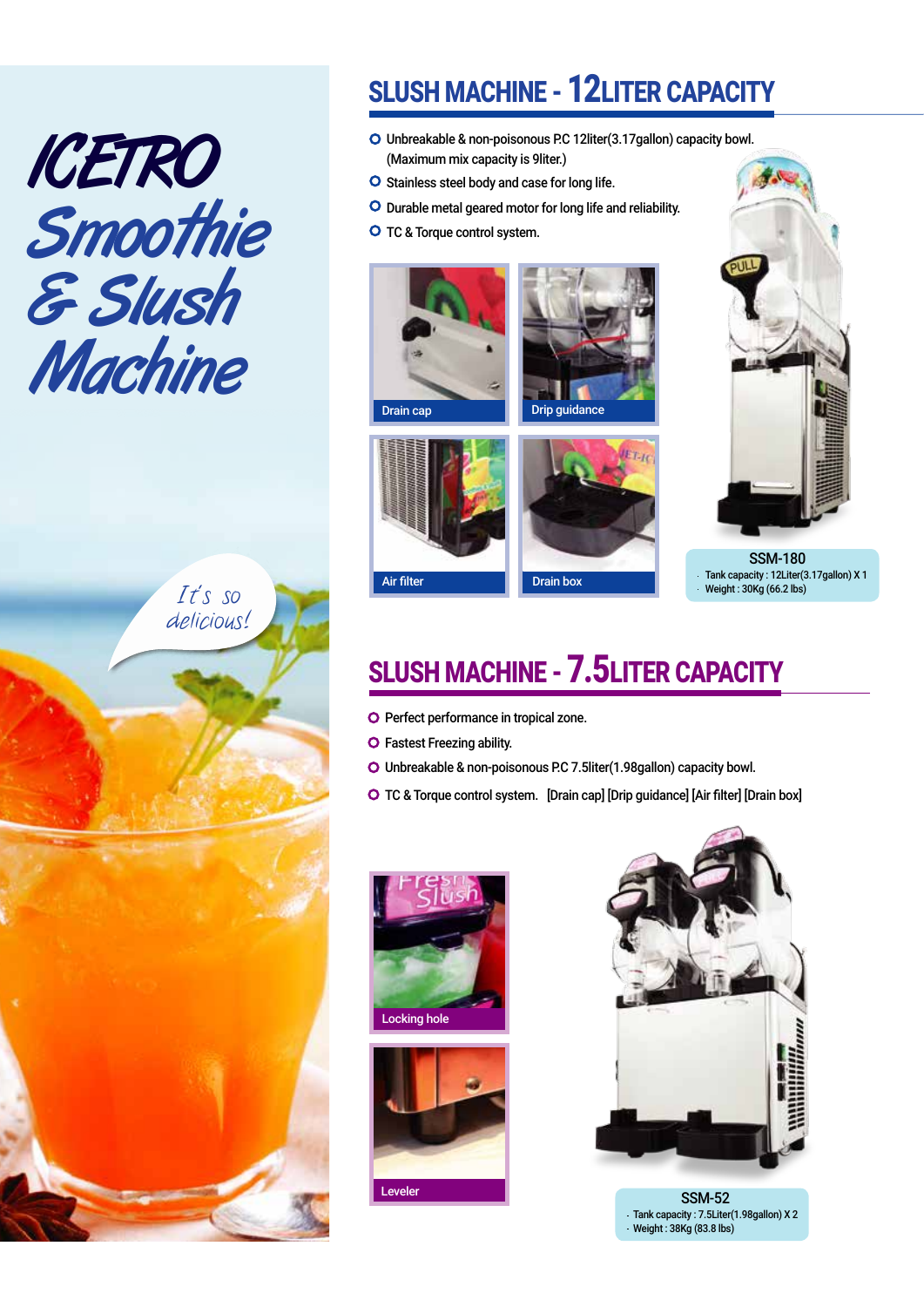

# **Multi-Purpose** ALL IN ONE

**Slush & Soft Ice Cream Machine** are combined.

You can enjoy Slush & Yogurt together.









SSM-280 Tank capacity : 12Liter(3.17gallon) X 2 Weight : 52Kg (114.7 lbs)

SSI-151TG Cylinder capacity : 1.4Liter(0.37gallon) X 1 Weight : 90Kg (198 lbs)



ALL IN ONE